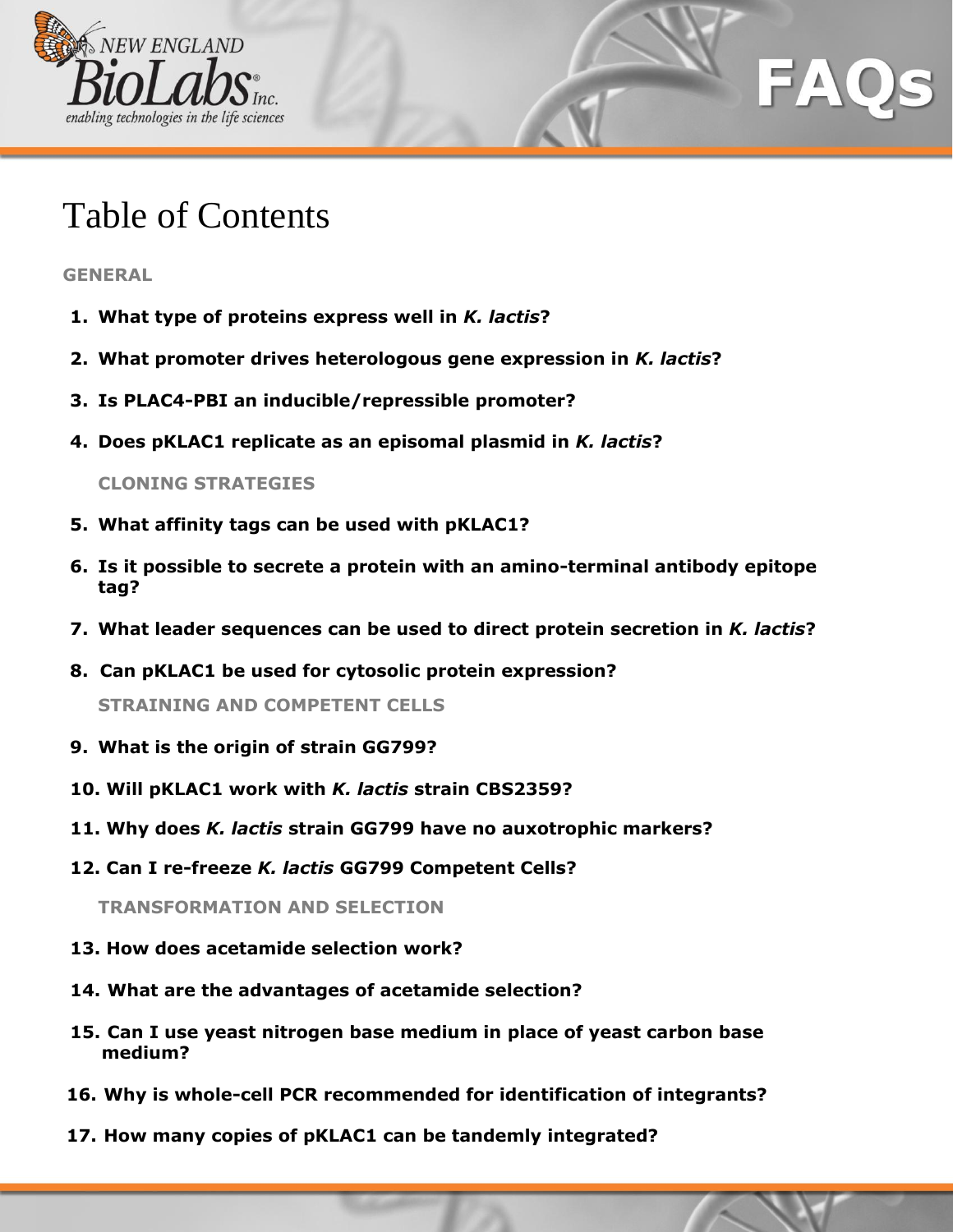

**Strain Growth and Protein Expression**

- **18. How stable are strains containing an integrated pKLAC1 expression construct?**
- **19. Can spent culture medium containing a secreted protein be stored?**
- **20. When I analyze my secreted protein by SDS-PAGE and/or Western analysis there is a discrepancy between the predicted and the observed mass. What could cause this?**
- **21. How are** *K. lactis* **strains stored for the long term?**

**REFERENCES**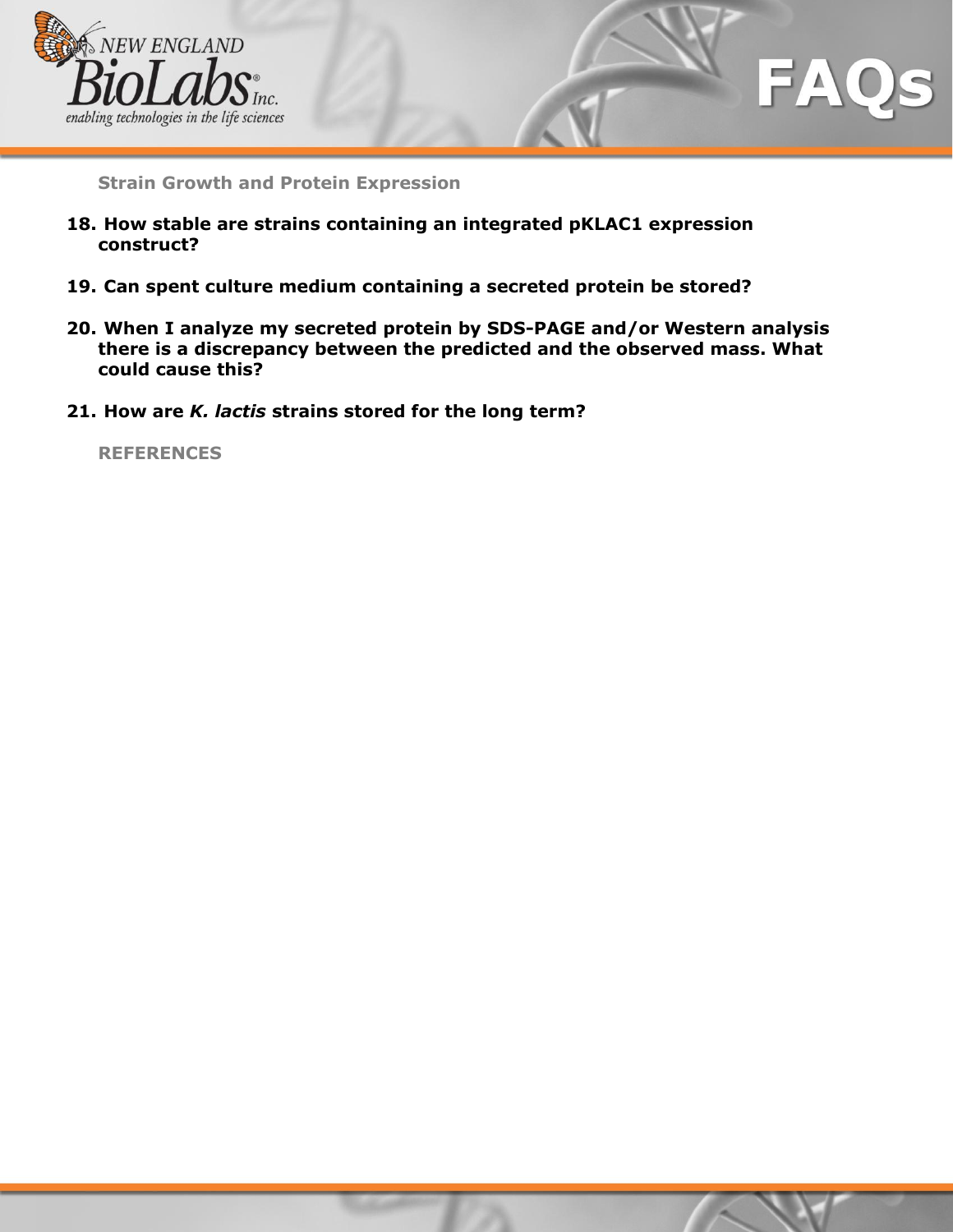

# FAQs for *K. lactis* Protein Expression Kit

**C. GENERAL**

## **E. 1. What type of proteins express well in** *K. lactis***?**

Many types of proteins can be secreted from yeast cells. As a general rule, those that tend to secrete best are proteins that are also secreted by their native host (e.g. glycosidases, serum albumins, cytokines, etc). However, there are numerous examples in the literature of normally non-secreted proteins that have been successfully secreted from various yeasts. Therefore, when in doubt, it is always best to try secreted expression. Additionally, intracellular protein expression in yeast is also possible for a wide range of proteins and is a great alternative to bacterial protein expression.

## **2. What promoter drives heterologous gene expression in** *K. lactis***?**

The *K. lactis* Protein Expression Kit vector (pKLAC1) contains a variant of the strong *K. lactis LAC4* promoter (PLAC4-PBI) for expression of a desired gene in *K. lactis*. The major advantage of the  $P_{LAC4-PBI}$  promoter is that it is transcriptionally silent while in  $E$ . coli. In contrast, the wild-type  $P_{LAC4}$  promoter shows background transcriptional activity in *E. coli* which can be detrimental to the process of assembling or amplifying expression constructs in *E. coli* prior to their introduction into yeast cells. This is especially problematic if the cloned gene of interest encodes a translated product that is toxic to *E. coli* cells. Therefore, pKLAC1 is well-suited for the cloning and yeast expression of genes encoding proteins that are toxic or otherwise detrimental to bacteria.

## **3. Is PLAC4-PBI an inducible/repressible promoter?**

This depends upon the *K. lactis* strain background. Glucose repression of the *LAC4* locus in *K. lactis* is mediated by the transcriptional activator Lac9p (KlGal4p). Subtle differences in the expression levels of Lac9p from strain to strain dictate the level of glucose repression of P<sub>LAC4</sub>. In some laboratory *K. lactis* strains, the wild-type  $P_{LAC4}$  promoter shows up to 100-fold greater expression in growth medium containing galactose or lactose than in medium containing glucose. However, expression is never completely repressed in glucose medium. In the GG799 strain background, glucose repression of  $P_{LAC4}$  is not as dramatic, thereby limiting its utility as an inducible promoter. However, to achieve maximum expression of a desired protein in strain GG799, it is recommended that the cells be grown in galactosecontaining medium. Additionally, glucose is unable to repress galactose-induced expression in GG799 cells grown in medium containing both carbon sources.

## **4. Does pKLAC1 replicate as an episomal plasmid in** *K. lactis***?**

No. pKLAC1 is an integrative expression vector that inserts into the promoter region of the *LAC4* locus of the *K. lactis* genome upon its introduction into *K. lactis* cells. While *K. lactis* episomal plasmids do exist, they can present some problems for largescale protein production. For example, plasmids are easily lost by cells in the absence of a selection. For large-scale fermentation, plasmid selection using antibiotics can be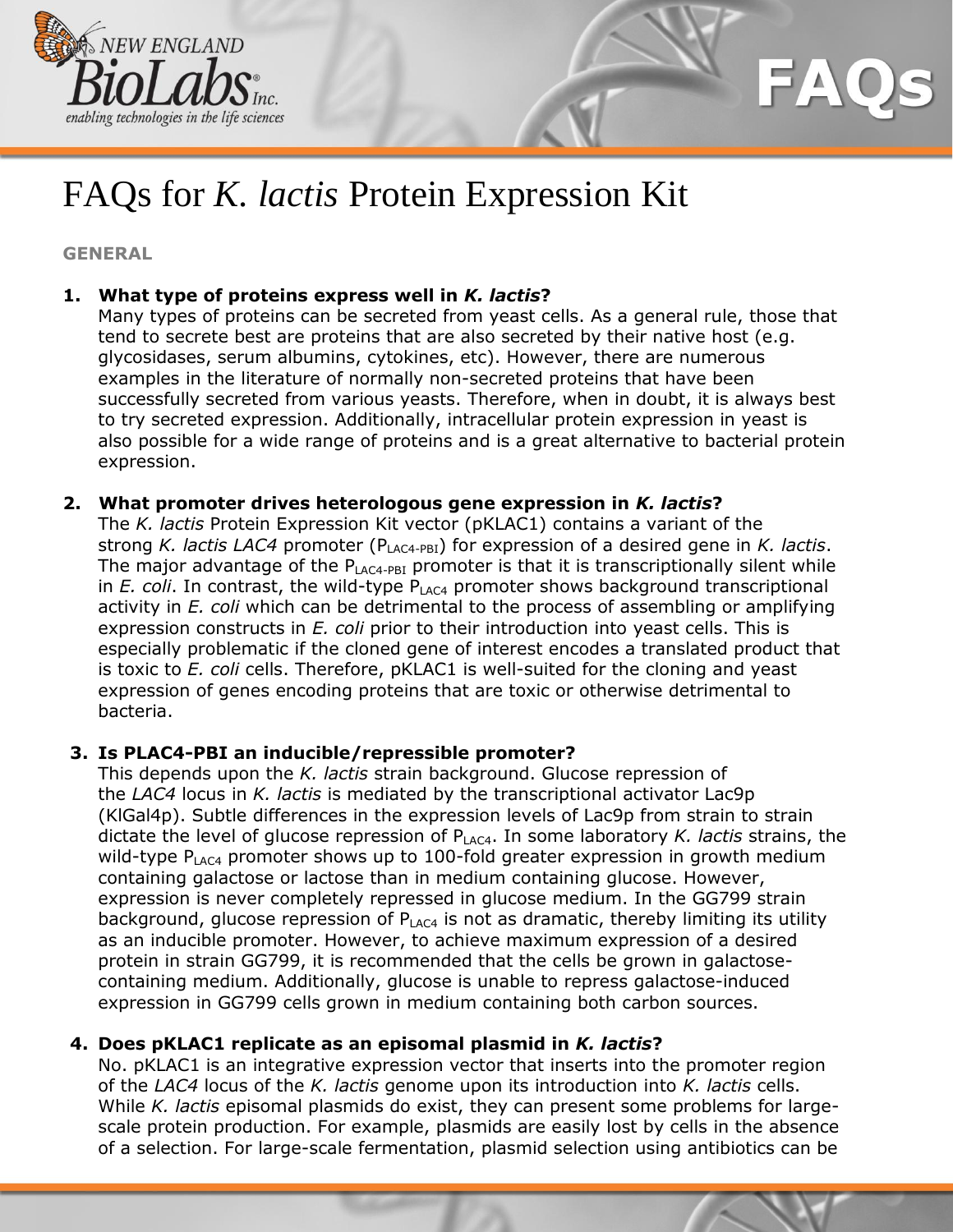

too costly, and selection using an auxotrophic marker can reduce yields (see "Why does *K. lactis* strain GG799 have no auxotrophic markers?" in Strains and Competent Cells). Integrative expression vectors are attractive because they insert into the genome, thus becoming part of the host chromosome, and are therefore quite stable in the absence of selection.

#### **CLONING STRATEGIES**

#### **5. What affinity tags can be used with pKLAC1?**

In the *K. lactis* Protein Expression Kit manual, a PCR method for the addition of a carboxy-terminal hemagglutinin (HA) antibody epitope tag to a secreted protein is described (Seefigure "Cloning Strategy III" in the Kit's Manual). This example can be adapted for the addition of other antibody epitope tags (e.g. FLAG or c-*myc*) or a hexahistidine (6-His) tag by directly substituting the desired tag's DNA sequence for the HA epitope DNA sequence in the reverse PCR primer. Additionally, a chitin-binding domain has been used as a tag for capture of secreted proteins onto inexpensive chitin beads directly in spent medium (1).

#### **6. Is it possible to secrete a protein with an amino-terminal antibody epitope tag?**

Yes. An adaptation of Cloning Strategy I in the *K. lactis* Protein Expression Kit manual can be used. In this strategy, a new forward PCR primer is used that contains (5' to 3'): an Xho I restriction site, codons encoding the Kex protease cleavage site (KR) immediately followed by DNA encoding the desired tag's sequence and DNA homologous to the 5' end of the desired gene or cDNA. The reverse primer is designed as described in Cloning Strategy I and the amplified product is cloned into pKLAC1. After Kex protease processing of the expressed protein in the Golgi, a protein bearing the desired tag at its amino-terminus is produced and secreted.

## **7. What leader sequences can be used to direct protein secretion in** *K. lactis***?**

Many different secretion leader sequences have been be used for protein secretion in *K. lactis*. Some examples include the *K. lactis* killer toxin leader (2,3,5,7), the human serum albumin leader (3), the  $\beta$ -lactoglobulin leader (4), and a synthetic leader (6). The vector pKLAC1 contains the native *K. lactis*  $\alpha$ -mating factor secretion domain that includes a secretion leader sequence and a pro-domain that are sequentially removed by signal peptidase in the endoplasmic reticulum and the Kex protease in the Golgi, respectively.

#### **8. Can pKLAC1 be used for cytosolic protein expression?**

Yes. The gene of interest must be cloned into pKLAC1 in a manner that places it downstream of  $P_{LAC4-PBI}$  without the  $\alpha$ -mating factor secretion domain being present. This can be accomplished by cloning the gene's 5' end into the unique Hind III restriction site of pKLAC1 and the 3' end into any of the polylinker restriction sites. Genes expressed in this manner must include a methionine as their first codon, to initiate translation.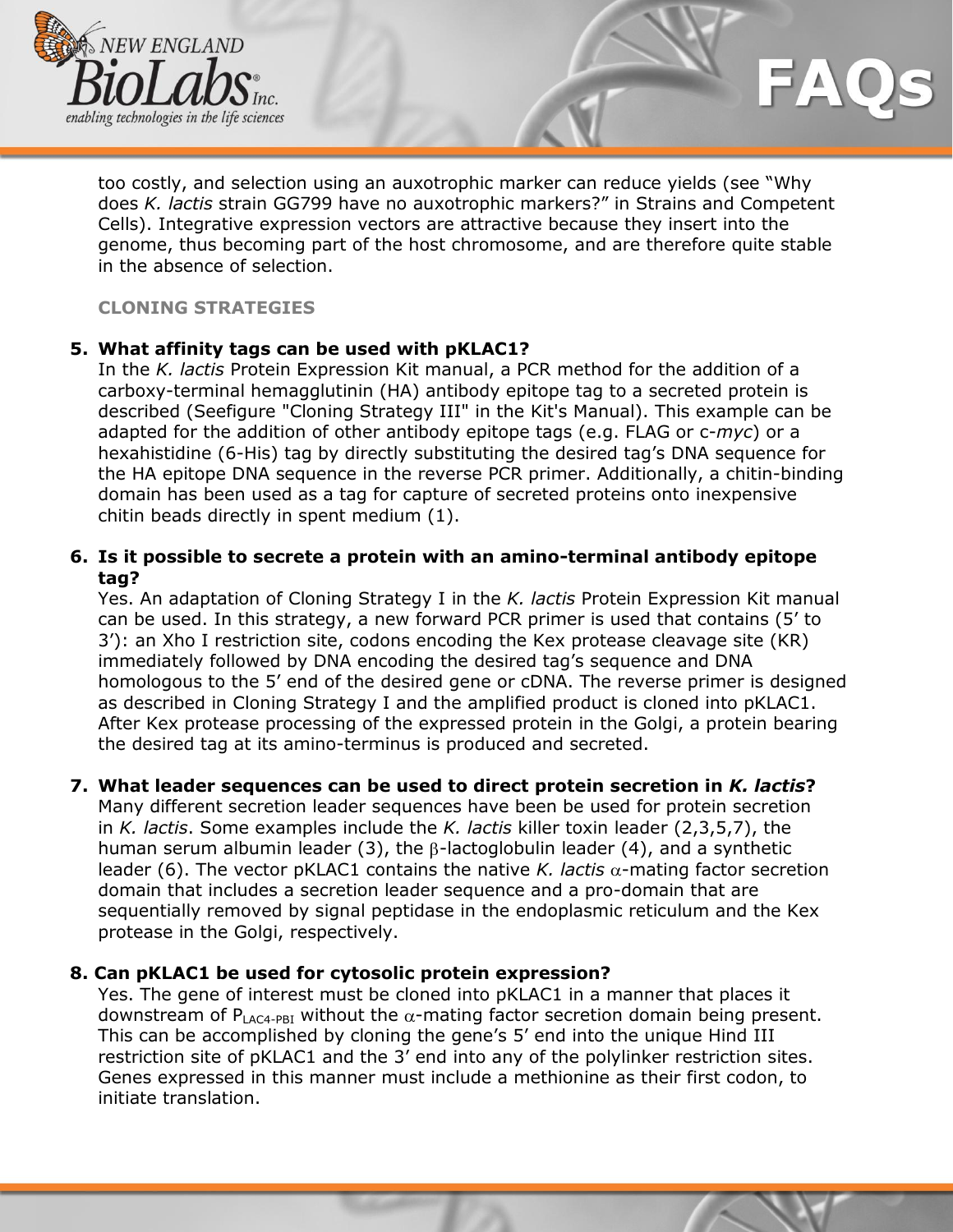

**STRAINING AND COMPETENT CELLS**

## **9. What is the origin of strain GG799?**

*K. lactis* strain GG799 is a haploid  $(\alpha)$  wild-type industrial isolate that has no genetic markers. It was originally chosen as a host strain in the food industry because of its ability to grow to very high cell density and efficiently secrete heterologous proteins. GG799 is not the same strain as CBS2359 which is the *K. lactis* type strain for the genome sequencing project.

## **10. Will pKLAC1 work with** *K. lactis* **strain CBS2359?**

Yes. pKLAC1 integrates into the *LAC4* locus and strongly promotes gene expression in the CBS2359 strain background. Additionally, strain CBS2359 can be transformed with pKLAC1 using acetamide selection (see "How does acetamide selection work?" in Transformation & Selection).

## **11. Why does** *K. lactis* **strain GG799 have no auxotrophic markers?**

While auxotrophic markers have historically been used for genetic manipulation of yeasts, they are not always desirable to achieve maximum protein expression. In some cases, an auxotrophy (e.g. uracil) can cause a significant reduction in the strain's ability to produce a heterologous protein even if exogenous uracil or uridine is provided in the growth medium.

## **12. Can I re-freeze** *K. lactis* **GG799 Competent Cells?**

No. The chemically competent cells that New England Biolabs provides lose significant transformation efficiency upon re-freezing. They are packaged for one transformation per tube.

**TRANSFORMATION AND SELECTION**

## **13. How does acetamide selection work?**

This is a nitrogen source selection. A cell transformation mixture (containing a population of cells that are either transformed or untransformed by vector pKLAC1) is spread onto yeast carbon base (YCB) medium agar containing 5 mM acetamide. YCB medium contains all of the nutrients and carbon source required for *K. lactis* cells to grow, but lacks a nitrogen source. The acetamide provided in the medium can be utilized as source of nitrogen only if it is broken down to ammonia by the enzyme acetamidase (expressed from the *amd*S gene present on pKLAC1). Therefore, only transformed cells are able to grow into colonies.

## **14. What are the advantages of acetamide selection?**

There are two main advantages, cost and selection of multiple integrants. Acetamide is significantly less expensive than antibiotics. Additionally, acetamide selection enriches transformant populations for cells that have integrated multiple tandem copies of the pKLAC1 expression vector. Multi-copy integrants are desirable because they often produce more recombinant protein than single integrants.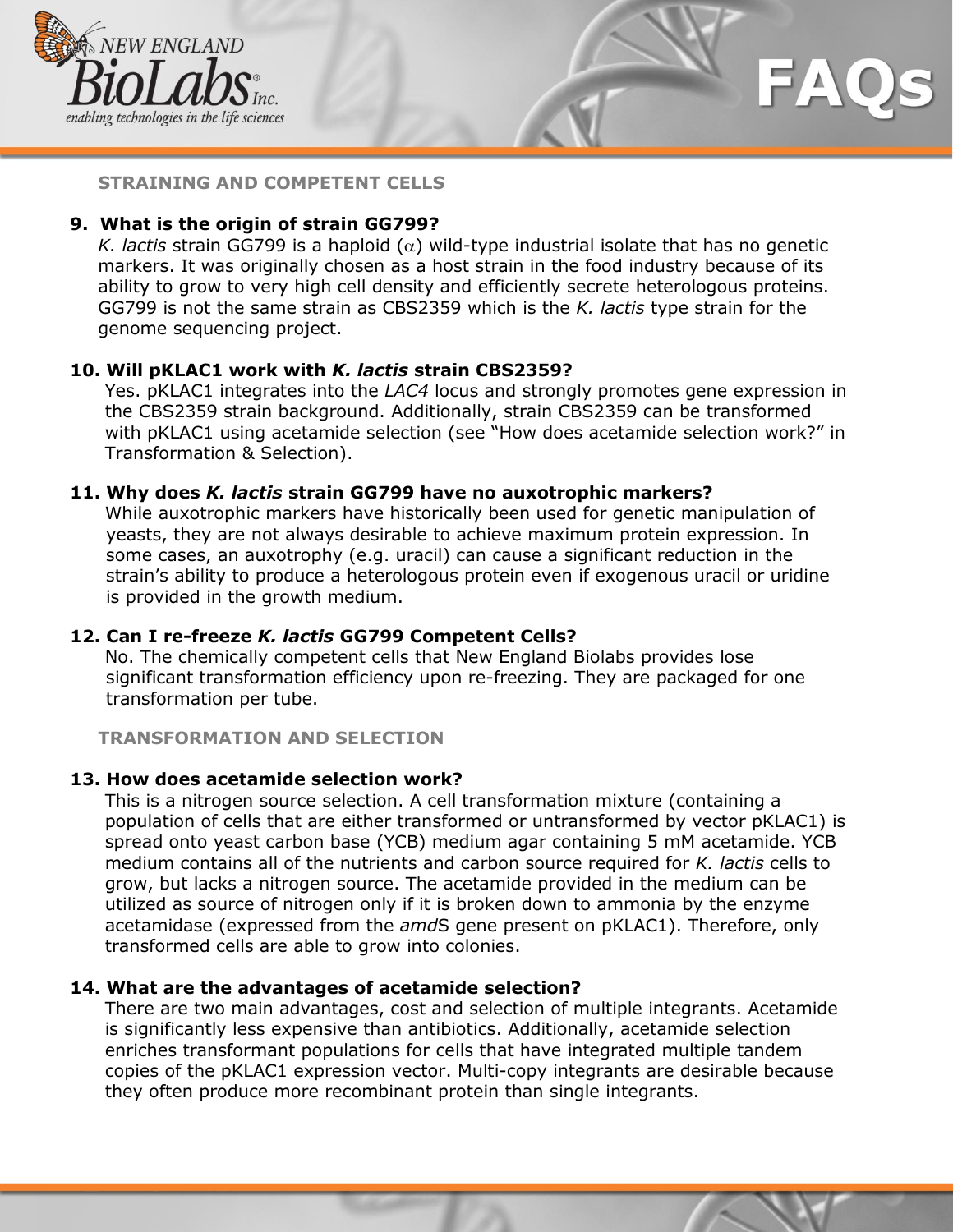

## **15. Can I use yeast nitrogen base medium in place of yeast carbon base medium?**

No. Yeast nitrogen base (both with and without ammonium sulphate) contains nitrogen that can be used by cells instead of acetamide. To select for transformants, it is essential to plate the cells on YCB medium containing 5 mM acetamide (#B9017).

## **16. Why is whole-cell PCR recommended for identification of integrants?**

Whole-cell PCR protocols are recommended so that numerous transformants can be rapidly screened simultaneously for integrated (or multiply integrated) expression constructs without the need for purification of genomic DNA from each strain. This dramatically reduces the amount of time needed to test numerous strains for the desired integration event.

#### **17. How many copies of pKLAC1 can be tandemly integrated?**

The majority of multiply integrated strains contain 2-5 integrated copies of pKLAC1. While higher copy number strains may be attainable, they will be significantly more rare within a given population of transformants due to the reduced probability of their formation and to mitotic instability.

**Strain Growth and Protein Expression**

#### **18. How stable are strains containing an integrated pKLAC1 expression construct?**

The stability of pKLAC1-integrated strains depends on the nature of the protein being expressed and secreted. For example, in a population of cells expressing a protein that is toxic to *K. lactis* a certain percentage of cells may revert to wild-type by losing the integrated expression vector. The extent of reversion depends largely on the competitive growth advantage the wild-type strain has over the strain expressing the toxic protein. In our experience, *K. lactis* strains expressing proteins that do not adversely affect the health of cells can be grown continuously for >30 generations in non-selective medium with less than 5% reversion, as determined by Southern analysis.

## **19. Can spent culture medium containing a secreted protein be stored?**

Yes. Spent culture medium containing a secreted protein that has been cleared of cells can be stored for up to 24 hours at  $4^{\circ}$ C or frozen at  $-20^{\circ}$ C indefinitely.

#### **20. When I analyze my secreted protein by SDS-PAGE and/or Western analysis there is a discrepancy between the predicted and the observed mass. What could cause this?**

The most likely cause for a discrepancy between the predicted and observed mass of a secreted protein is the presence of a covalent modification like an N-linked oligosaccharide. Treatment of proteins with endo-glycosidases that remove N-linked sugars (Endo-H #P0702 or PNGase F #P0704) can help diagnose if the secreted protein is glycosylated.